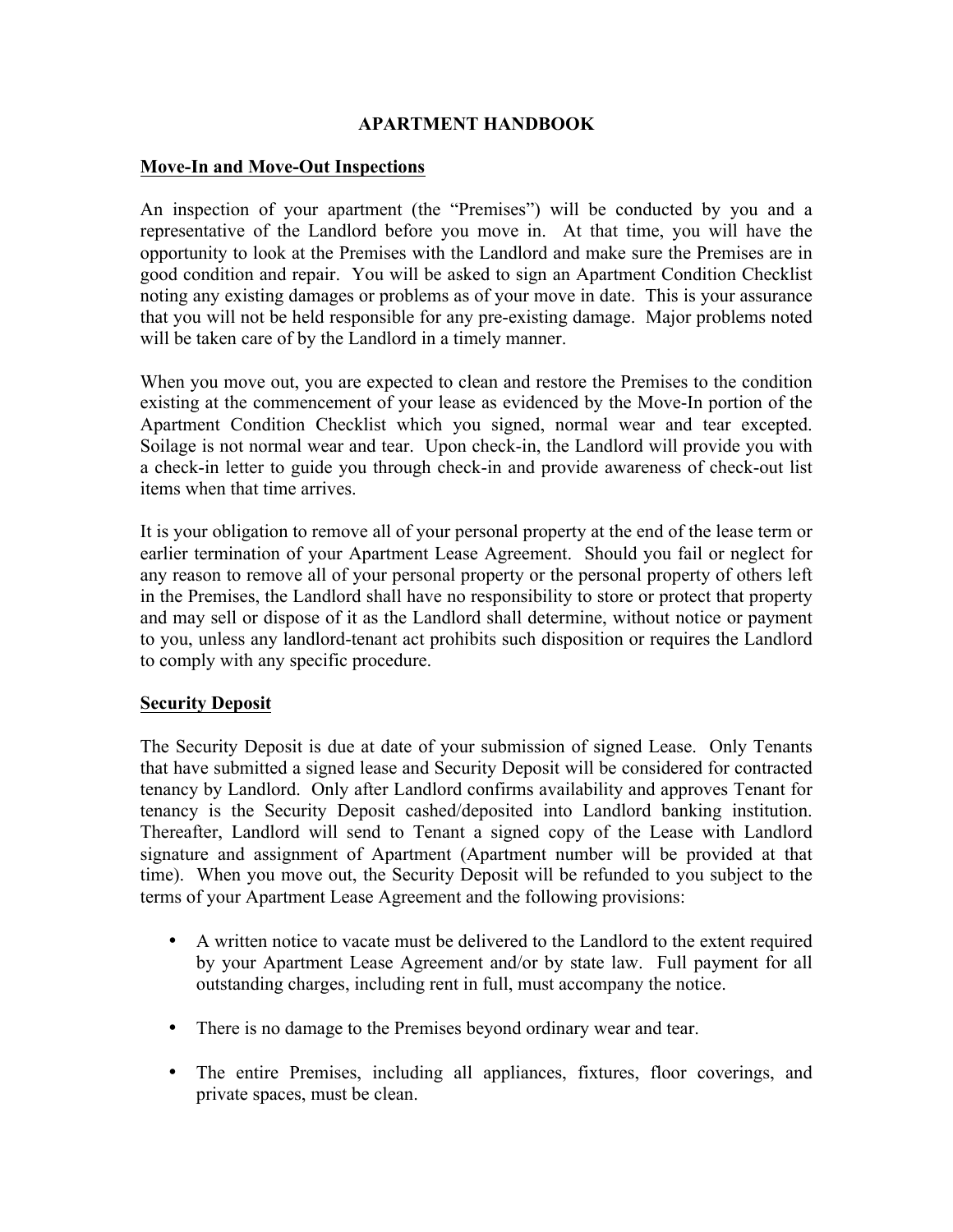- All keys are returned to the Landlord.
- A forwarding address is left with the Landlord.

# **Keys**

You will be issued a set of all necessary keys. Lost keys will be replaced at a charge to the resident of \$15.00 per key.

You may not alter any lock or install any new lock on any door without the prior written consent of the Landlord. For safety purposes, keys to all locks installed by you, if any, must be on file with the Landlord at all times.

# **Mail**

A mailbox and a mailbox key will be provided to you at check-in. Please use your full name, address, apartment number, and zip code as your mailing address. This full address should also be used as a return address on your mail. There will be a letter drop located near the mailboxes for your convenience.

# **Utilities**

You are responsible for all utility charges (electricity, phone, cable/satellite TV) as specified in your Apartment Lease Agreement. Payments must be made directly to the appropriate utility company. Non-payment of utility bills, which may cause service to be disconnected, is considered to be a violation of your Apartment Lease Agreement.

# **Rent Payments**

Your rent is due on or before the first day of each month. Please make all checks or money orders payable to Temple View LLC. All payments should be delivered to the Landlord as detailed in the Apartment Lease Agreement. A charge, as specified in your Apartment Lease Agreement, will be assessed on all NSF checks returned, and on all late rent payments.

#### **Renter's Insurance and Liability**

You should protect yourself and your property by carrying apartment resident's insurance, which includes liability coverage. Generally speaking, such policies indemnify renters against loss of personal property by theft, fire, or natural disaster, as well as personal liability.

# **Smoke Detectors**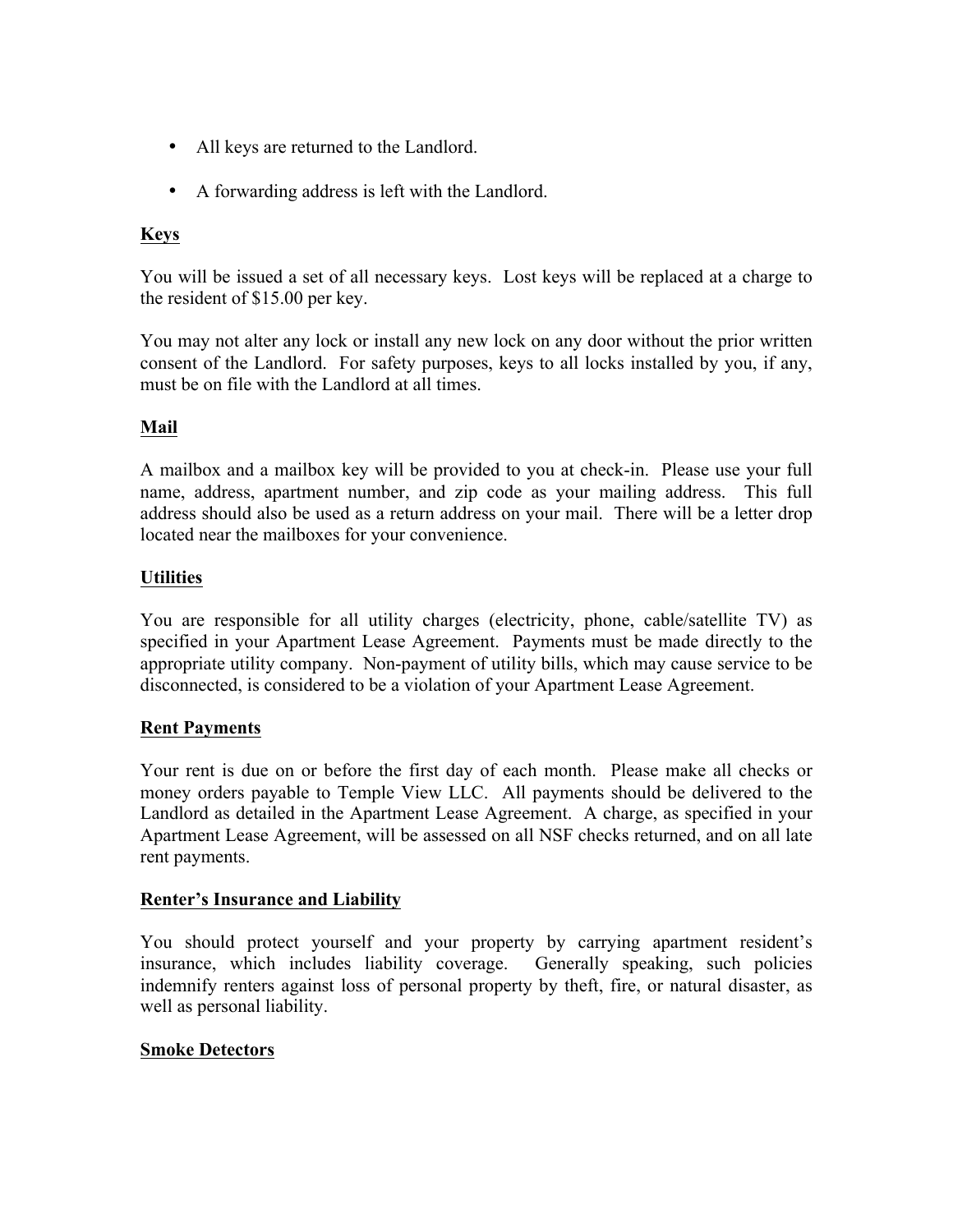Your apartment has been equipped with one or more smoke detectors. Smoke detectors are required by law and may not be deactivated by you for any reason whatsoever. It is your responsibility to frequently test and inspect the smoke detector(s) in the Premises. You must replace all smoke-detector batteries when necessary. You must immediately report any smoke detector malfunction or failure to the Landlord.

# **In Case of Fire**

If you have an occasion to use a fire extinguisher, report the incident to the Landlord immediately. The following general guidelines should be adhered to in case of a fire emergency.

- Remain calm. Don't panic.
- Go to the nearest phone and dial 911. Ask for the fire department and provide them with complete information (e.g., name, address, etc.).
- Notify the Landlord immediately.

Prevention is the best form of fire protection. Please:

- Smoking is NEVER allowed in or on the Premises.
- Warn children of the hazards of matches, cigarettes, etc.
- Replace old or frayed electrical cords and plugs.
- Remember to turn off irons, heating pads, electric blankets, stove burners, curling irons, etc.
- Take care in the use and disposal of cleaning materials.
- Do not allow grease build up in your ovens, on the stovetop, or on the range hood. (This is the most common cause of fire).
- Do not place furniture or other items against baseboard heaters.
- Test all smoke detectors regularly.

# **Security Hints**

- Keep your doors and windows locked.
- Don't hide an extra key outside the Premises.
- Be careful who you loan keys to.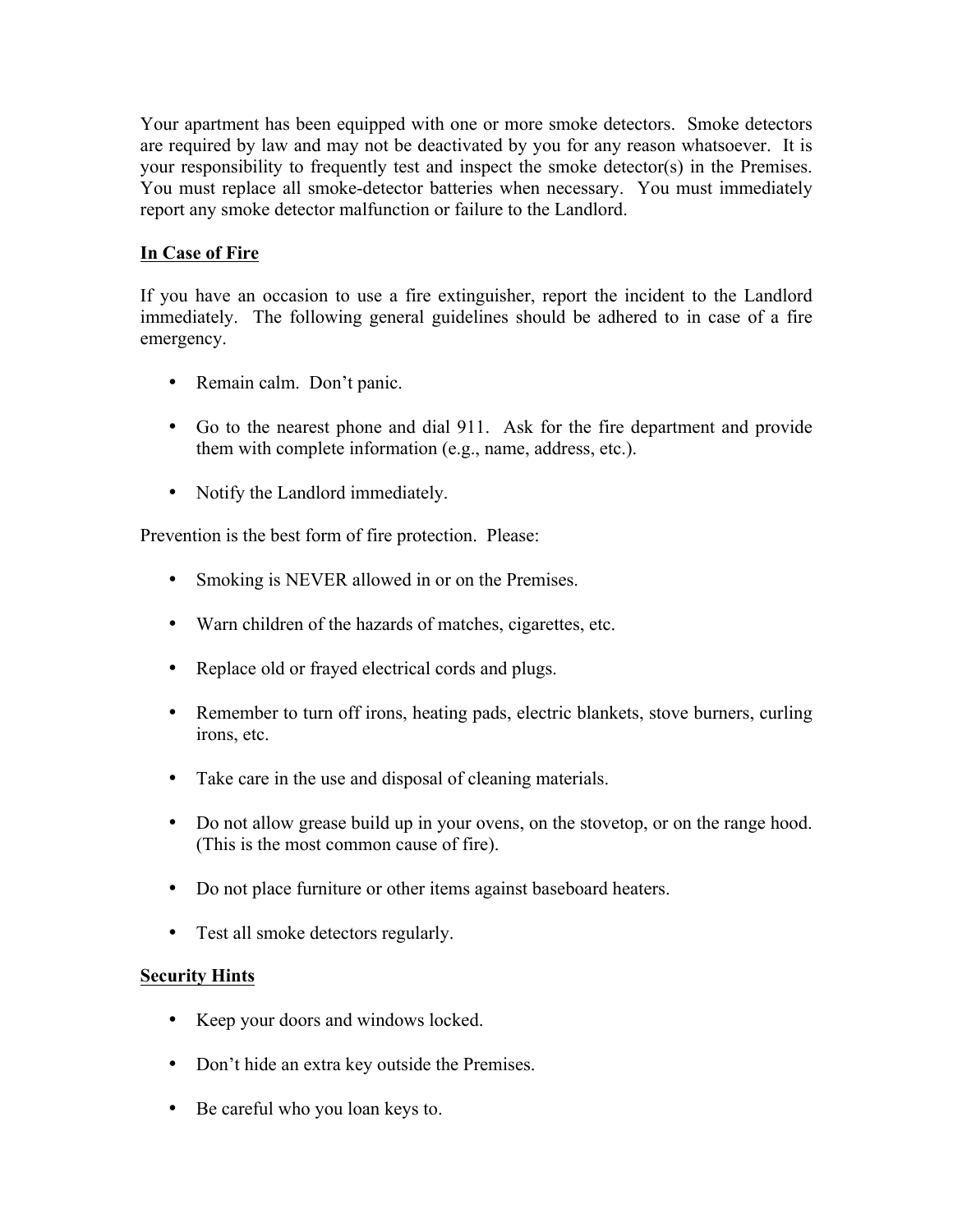- Do not allow anyone to enter your apartment unless you have verified that he or she is authorized to enter.
- Develop a close relationship with your neighbors so that you can look out for each other.
- Notify the Landlord of any unlawful entries, thefts, illegal (or potentially illegal) conduct, and other suspicious situations.

# **Pets**

Unless authorized by the Landlord in writing, absolutely no dogs, cats, birds, hamsters, fish or other pets or animals of any kind are allowed within the complex or within the Premises. Friends and relatives are not allowed to bring their pets and animals to visit.

# **Guests and Visitors**

You are welcome to have visitors stay with you temporarily. A temporary stay or visit is one which does not exceed a period of seven (3) days and does not happen on a recurring basis. Exceptions to this requirement can be made by obtaining the prior written approval of the Landlord. Occupancy by persons, other than as identified in your Apartment Lease Agreement, for longer periods is grounds for termination and eviction.

You are responsible for the conduct of your guests and visitors at all times, and conduct by such persons which disturbs the quiet use and enjoyment of the complex by other tenants or violates the terms of your Apartment Lease Agreement can be grounds for eviction.

# **Disturbances**

You have the right to expect that your neighbors will not disturb your quiet and orderly home, and they have the right to expect the same from you. The Premises have been built with the best possible sound proofing but such provisions for quiet via construction materials still requires that you, as Tenant, think of other people when you play the radio, stereo, television, entertain guests, and engage in other activities. We encourage that good relations exist among residents and that you do nothing in or about the complex which will interfere with the rights, comfort, or convenience of other residents.

# **Quiet Hours**

You should not make noise that can be heard outside the Premises from 10:00 p.m. until  $8:00a \text{ m}$ 

# **Noise**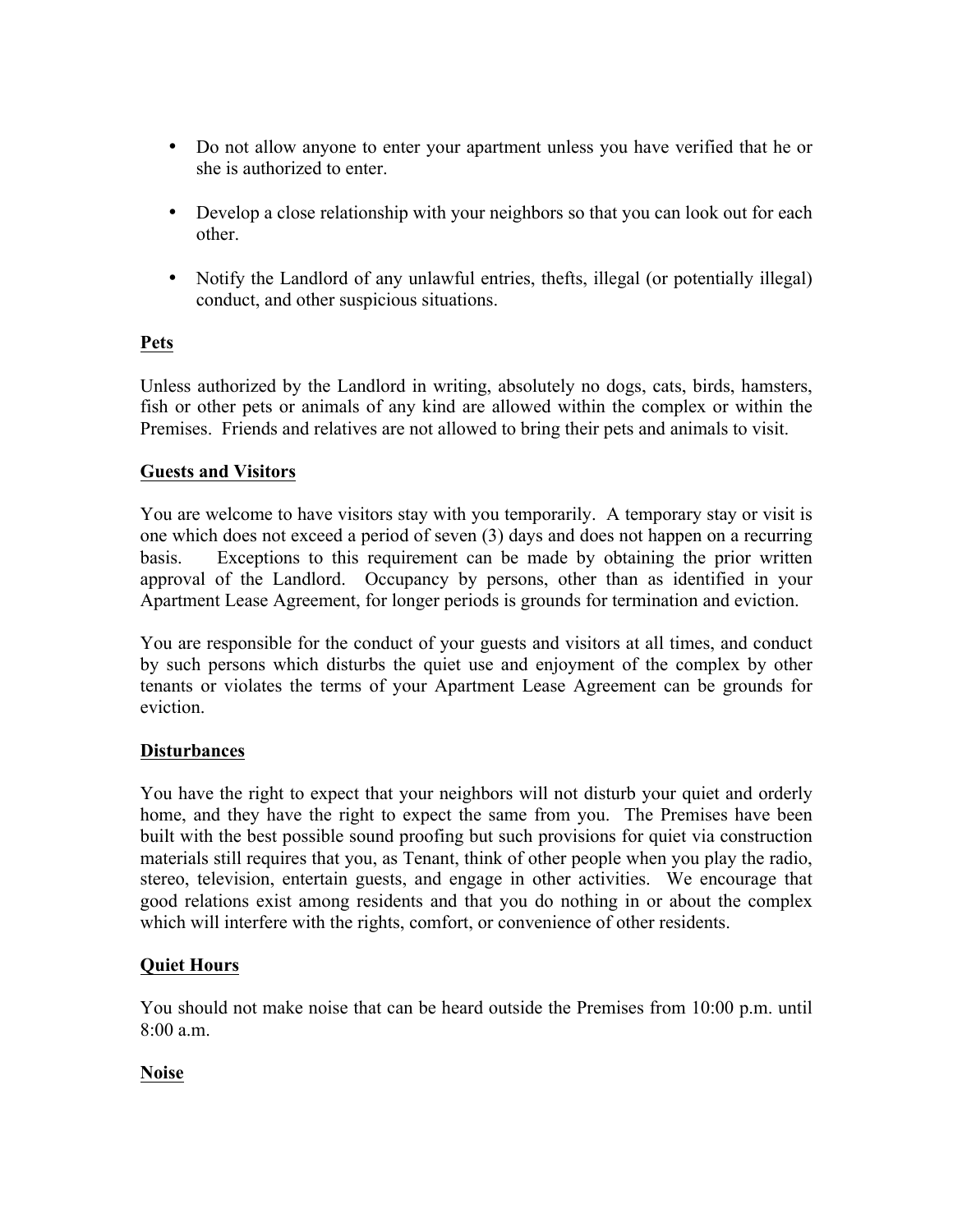No one should be subject to excessively loud noise at any time. If your neighbor is making excessive noise, please speak to your neighbor first. If noise continues, notify the Landlord. Loud and boisterous conduct anywhere within the complex that will disturb the comfort of others is strictly prohibited.

# **Threatening Actions**

Use of or threat to use a deadly weapon, assault, threat to do bodily harm, or any arsonrelated offense will be grounds for immediate eviction and involvement of local law enforcement. A display of firearms in or around your apartment or the complex is strictly prohibited.

#### **Service Requests**

Maintenance problems are often less expensive to correct when they are dealt with promptly. We urge you to notify the Landlord as soon as possible when you have any maintenance that needs to be done in the Premises by using the Maintenance Repair Request form available to you from the Landlord (online reporting will be available).

If you have a maintenance emergency (e.g., no heat, burst pipes, etc.), please call the Landlord at any time. If the Landlord is unavailable, call the emergency number provided. If your maintenance issue is not an emergency, please confine your requests for maintenance to office hours so as to not unnecessarily disturb the Landlord.

In general, the upkeep of the Premises is your responsibility, while repairs to the apartment building are the responsibility of the Landlord. If repairs are due to normal wear and tear, there will be no charge to you. However, if repairs are necessitated by your conduct, or that of your guests or invitees, you will be charged for all labor and materials necessary to make such repairs, and you will be expected to pay for those charges within 20 days unless other arrangements have been made with the Landlord.

#### **Exterminating**

Please call the Landlord immediately if you notice any pests. There will be no charge for this service unless the pests are present as a result of your conduct. If your neighbors have pests, the Landlord may wish to exterminate your apartment unit as a preventative measure.

#### **Garbage Removal**

For your convenience, a trash receptacle(s) are located on Premises. Place all trash in plastic bags or other secure containers, and then place the bags or containers inside the designated trash receptacle(s).

#### **Snow Removal**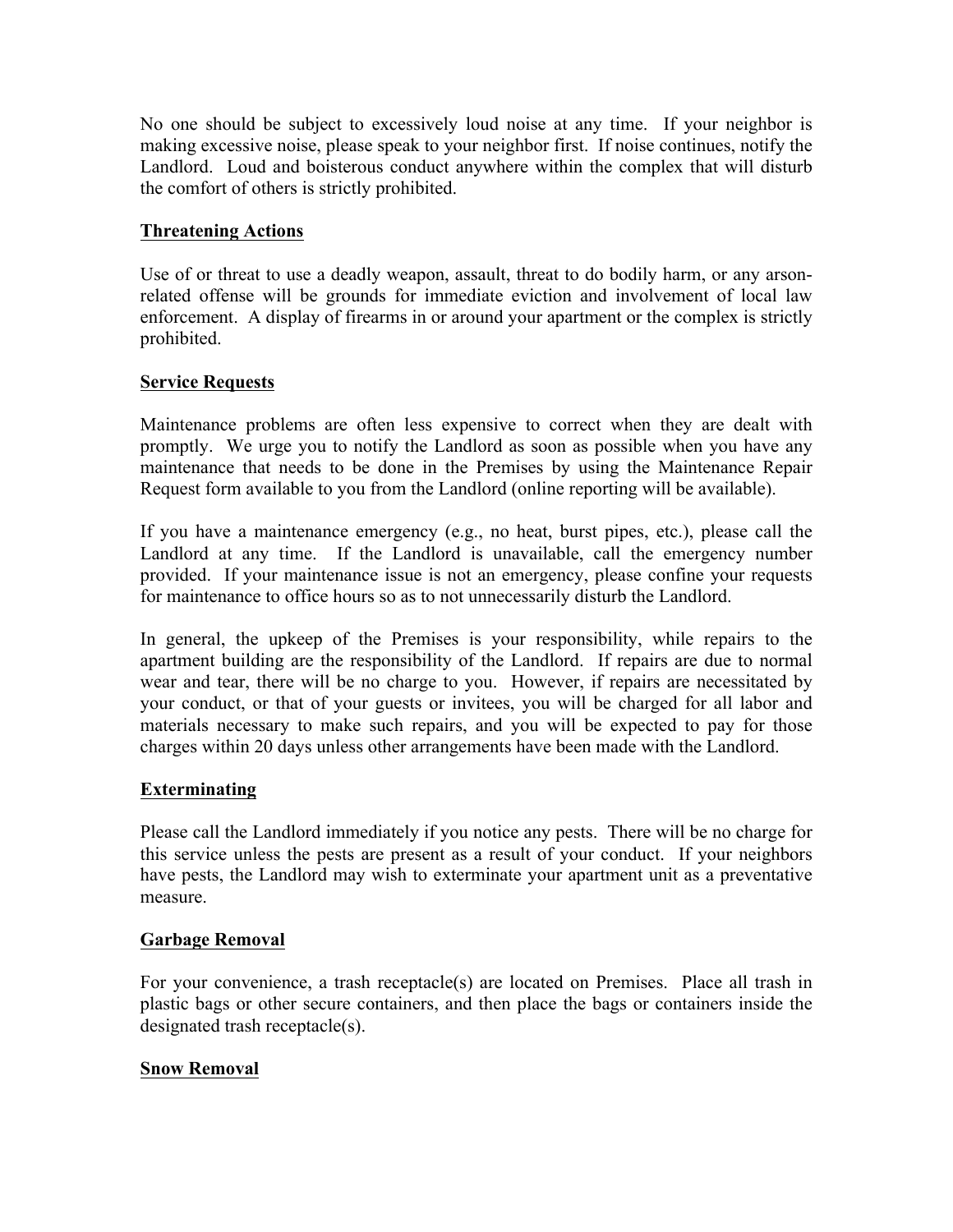During the winter months, snow will be plowed in the parking lot. All tenants who own motor vehicles must cooperate in this regard, and are expected to move their vehicles when snow removal equipment arrives as requested by Landlord/management.

# **Parking and Vehicles**

Ample parking is provided for each apartment and is available to tenants. Overnight visitors/guests must acquire a temporary parking pass so as to avoid towing. You may park only in designated parking areas, as other areas are reserved to provide adequate fire lanes, handicapped convenience, or to facilitate trash removal. Vehicles that are parked in restricted areas may be towed away at the owner's expense. Some additional parking lot regulations are as follows:

- All vehicles must be operable and licensed or shall be removed at the owner's expense.
- Washing vehicles is not permitted within the complex. Mechanical work, oil changes, and all other repair work is strictly prohibited.
- Trailers, campers, boats, and other recreational vehicles may not be stored in the parking lot without the prior written approval of the Landlord.
- Motorcycles, motorized scooters, minibikes, and the like are permitted to be parked and used on roadways only.
- Bicycles are not to be ridden on the sidewalks or lawn and must be parked in bike rack(s) when not in use.
- For safety reasons, bicycles, big wheels, and the like are not to be ridden in the parking lot, except when going to or from the Premises to or from an area outside the complex.

#### **Exterior Property**

Trees, shrubbery, grass, and plants are a vital and valuable part of the complex. You are liable for damages, if you or any of your family, visitors, or guests mutilate, deface, or otherwise cause damage to the landscaping. The front lawns of all buildings should be kept clear of personal property. No signs, advertisements, notices, or other lettering may be exhibited, inscribed, painted, or affixed by you on any part of the outside or inside of your apartment or the apartment building. No awnings or other projections may be attached to or protrude beyond the outside walls of any buildings unless placed there by the Landlord. No radio or television aerials or wires, and no satellite dishes, may be erected in or about or attached to any part of the Premises or the apartment building absent the Landlord's prior written consent.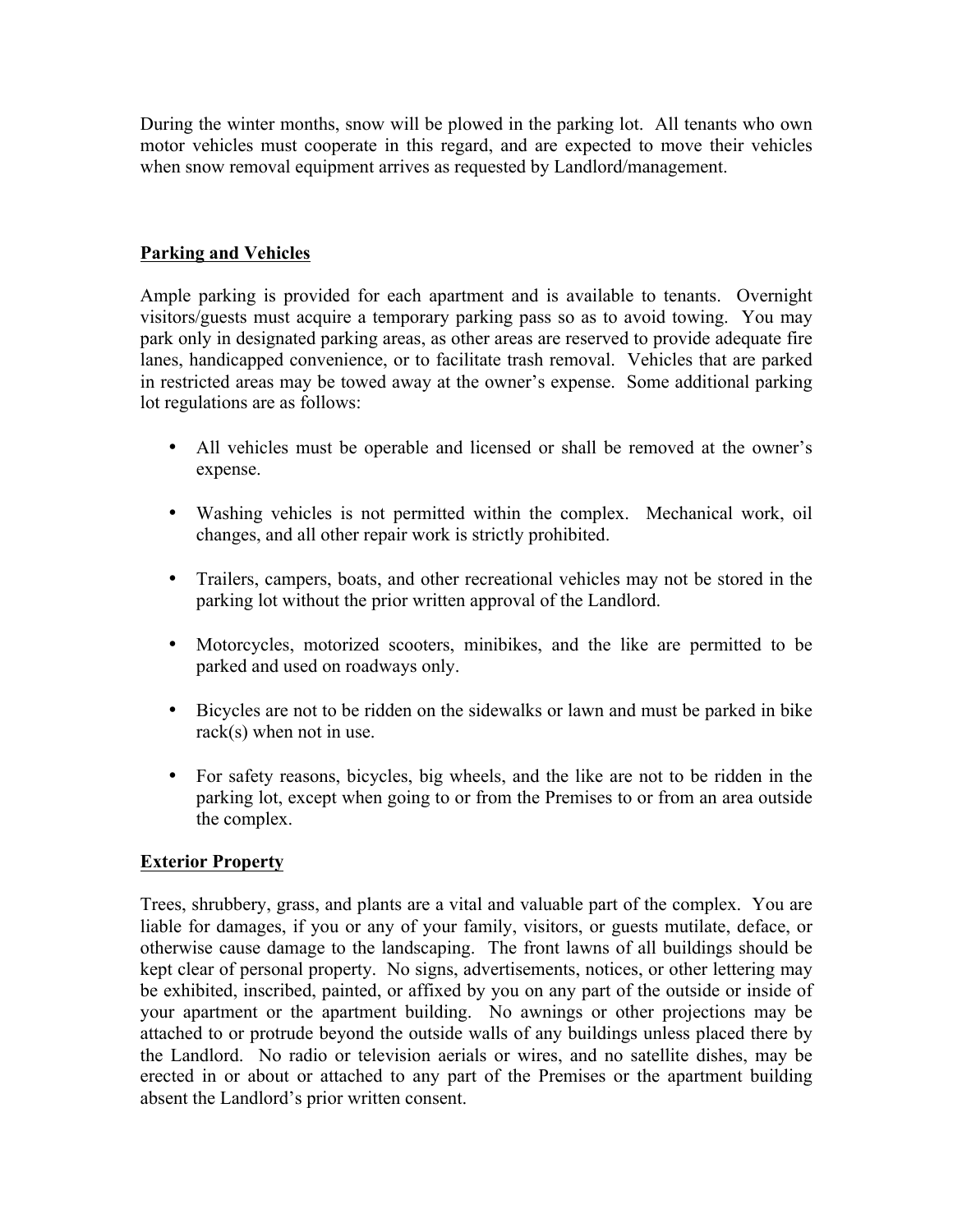You should not allow anything whatsoever to fall from the windows, doors, or balconies of your apartment, nor should you sweep or throw from your apartment any dirt or other substance into corridors, halls, ventilators, or elsewhere in the apartment building. No clothing, rugs, or other items may be hung on or over patio fences or balcony railings.

No swing sets or clotheslines may be erected or installed. No wading pools or temporary pools may be utilized unless they are promptly drained and stored after each use. No wading pool or temporary pool may be left unattended for any period of time.

Expenses incurred by the Landlord as a result of mistreatment of the Premises or common areas through neglect or willful abuse by you or any of your family, visitors, or guests will be payable by you on Landlord's demand.

# **Common Areas**

A parent or a responsible adult must supervise children in common areas of the complex. Supervision requires that the parent or responsible adult be physically present at **ALL** times. Parents shall be responsible for safety of children and any willful damage to common areas caused by their children or other family members, visitors, or guests. Parents are responsible for the conduct of their children, their guests' children, and their children's friends. Please do not allow children to leave bicycles, tricycles, skates, skateboards, or toys in hallways or on sidewalks, stairways, or other common areas.

#### **Laundries**

Coin-operated laundry facilities will be available to tenants. The Landlord is not responsible for any loss or damage caused by use of any such facility. The Landlord reserves the right to prohibit the use of any laundry facilities to any person who fails to comply with normal precautions and/or posted policies.

#### **Decorations**

Decorating walls in the Premises may be accomplished through the use of wall hangings and pictures on Landlord provided screws in Premises walls. You may not use glue, tape, putty, or any other "sticky" substance to hang decorations as such substances will severely damage the walls when removed. Painting, wallpapering, and the use of contact paper and similar substances is not permitted at any time without the prior written approval of the Landlord.

# **Periodic Inspections**

Periodic inspection of your apartment is necessary to ensure an adequate preventative maintenance program, as well as decent, safe, and sanitary housing in general. Inspection of the complex and each apartment may also be necessary by insurance agents, appraisers, loan officers, or potential buyers in the general course of business. You have